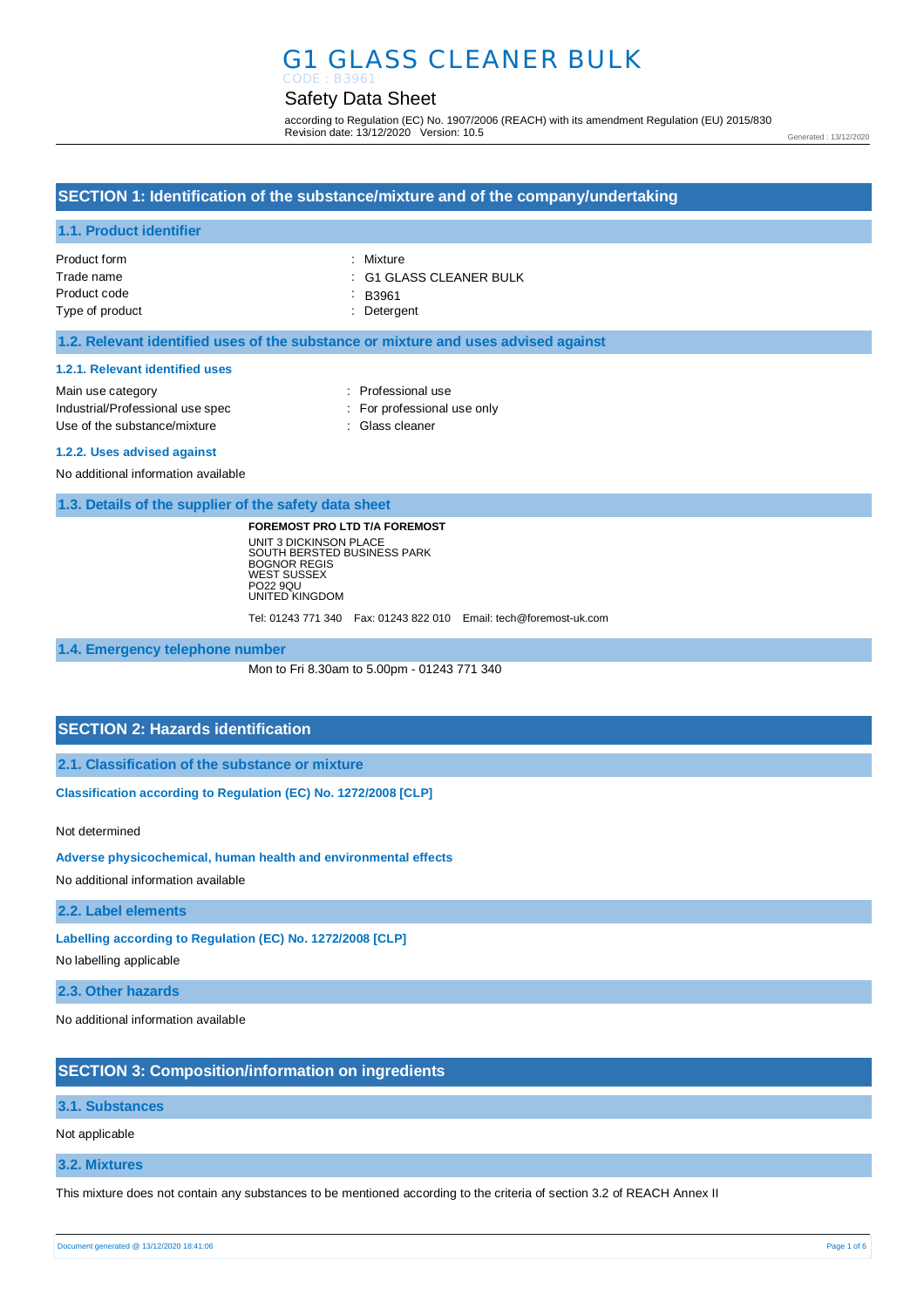## Safety Data Sheet

according to Regulation (EC) No. 1907/2006 (REACH) with its amendment Regulation (EU) 2015/830

| <b>SECTION 4: First aid measures</b>                                                                                 |                                                                                                                                                                                                                                                                                                             |  |  |
|----------------------------------------------------------------------------------------------------------------------|-------------------------------------------------------------------------------------------------------------------------------------------------------------------------------------------------------------------------------------------------------------------------------------------------------------|--|--|
| 4.1. Description of first aid measures                                                                               |                                                                                                                                                                                                                                                                                                             |  |  |
| First-aid measures after inhalation<br>First-aid measures after skin contact<br>First-aid measures after eye contact | : Remove person to fresh air and keep comfortable for breathing.<br>: Wash skin with plenty of water.<br>: IF IN EYES: Rinse cautiously with water for several minutes. Remove contact lenses, if<br>present and easy to do. Continue rinsing. If eye irritation persists: Get medical<br>advice/attention. |  |  |
| First-aid measures after ingestion                                                                                   | : Give nothing or a little water to drink. Get medical advice/attention if you feel unwell.                                                                                                                                                                                                                 |  |  |
| 4.2. Most important symptoms and effects, both acute and delayed                                                     |                                                                                                                                                                                                                                                                                                             |  |  |
| No additional information available                                                                                  |                                                                                                                                                                                                                                                                                                             |  |  |
|                                                                                                                      | 4.3. Indication of any immediate medical attention and special treatment needed                                                                                                                                                                                                                             |  |  |
| Treat symptomatically.                                                                                               |                                                                                                                                                                                                                                                                                                             |  |  |
|                                                                                                                      |                                                                                                                                                                                                                                                                                                             |  |  |
| <b>SECTION 5: Firefighting measures</b>                                                                              |                                                                                                                                                                                                                                                                                                             |  |  |
| 5.1. Extinguishing media                                                                                             |                                                                                                                                                                                                                                                                                                             |  |  |
| Suitable extinguishing media                                                                                         | : Carbon dioxide. Dry powder. Foam.                                                                                                                                                                                                                                                                         |  |  |
| 5.2. Special hazards arising from the substance or mixture                                                           |                                                                                                                                                                                                                                                                                                             |  |  |
| No additional information available                                                                                  |                                                                                                                                                                                                                                                                                                             |  |  |
| 5.3. Advice for firefighters                                                                                         |                                                                                                                                                                                                                                                                                                             |  |  |
| No additional information available                                                                                  |                                                                                                                                                                                                                                                                                                             |  |  |
|                                                                                                                      |                                                                                                                                                                                                                                                                                                             |  |  |
| <b>SECTION 6: Accidental release measures</b>                                                                        |                                                                                                                                                                                                                                                                                                             |  |  |
|                                                                                                                      | 6.1. Personal precautions, protective equipment and emergency procedures                                                                                                                                                                                                                                    |  |  |
| 6.1.1. For non-emergency personnel<br>Emergency procedures                                                           | : Evacuate unnecessary personnel.                                                                                                                                                                                                                                                                           |  |  |
| 6.1.2. For emergency responders                                                                                      |                                                                                                                                                                                                                                                                                                             |  |  |

Protective equipment **interval and the COV** MUSE of Use personal protective equipment as required. **6.2. Environmental precautions** Avoid release to the environment. **6.3. Methods and material for containment and cleaning up** For containment  $\qquad \qquad :$  Collect spillage.

Methods for cleaning up **interpret in the spills with inert solids**, such as clay or diatomaceous earth as soon as possible.

**6.4. Reference to other sections**

For further information refer to section 8: "Exposure controls/personal protection". For further information refer to section 13.

| <b>SECTION 7: Handling and storage</b>            |                                                                                     |
|---------------------------------------------------|-------------------------------------------------------------------------------------|
| 7.1. Precautions for safe handling                |                                                                                     |
| Precautions for safe handling<br>Hygiene measures | : Avoid contact with eyes.<br>: Do not eat, drink or smoke when using this product. |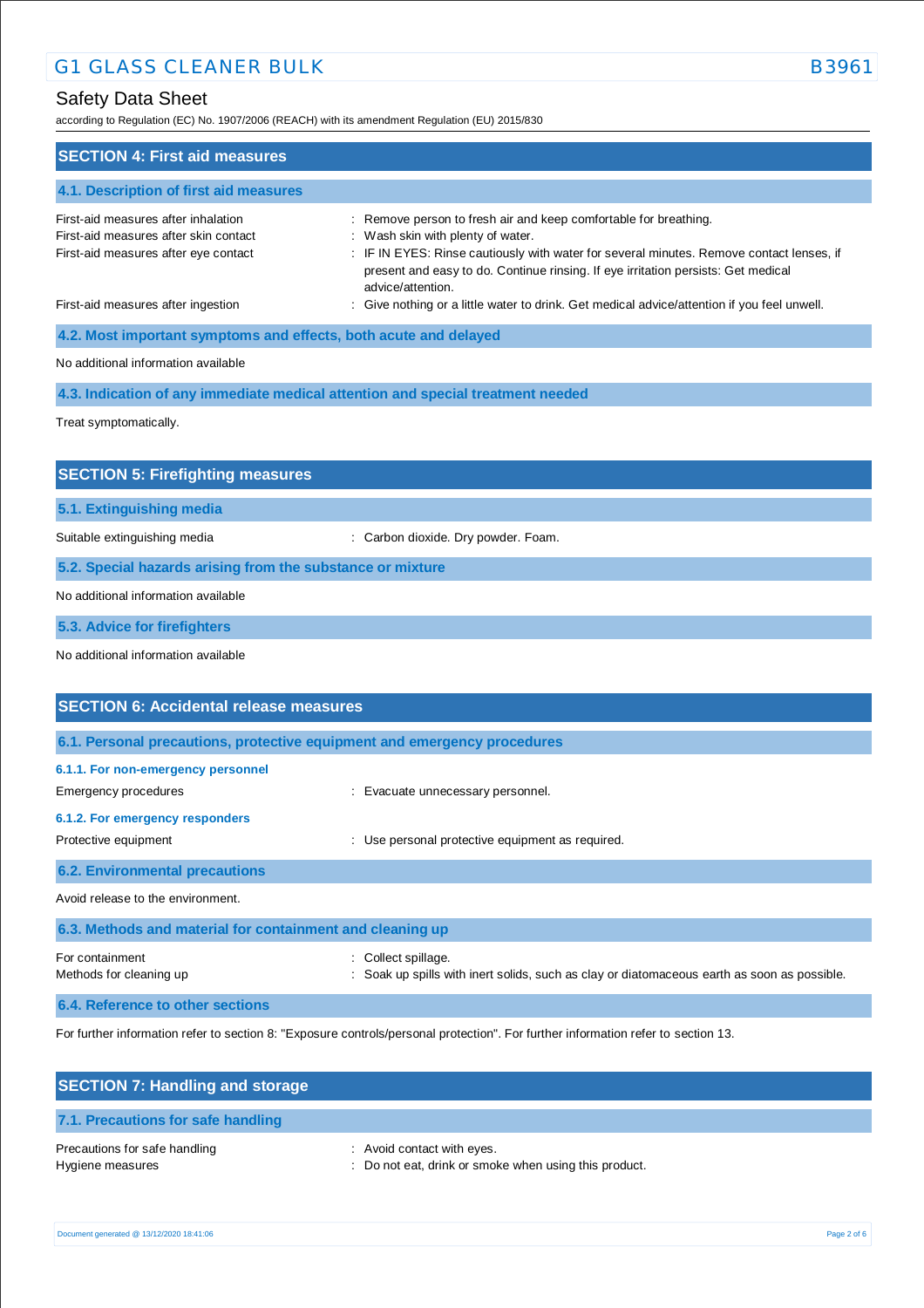# G1 GLASS CLEANER BULK B3961

## Safety Data Sheet

according to Regulation (EC) No. 1907/2006 (REACH) with its amendment Regulation (EU) 2015/830

| 7.2. Conditions for safe storage, including any incompatibilities |                                                                   |  |
|-------------------------------------------------------------------|-------------------------------------------------------------------|--|
| Technical measures                                                | : Does not require any specific or particular technical measures. |  |
| Storage conditions                                                | : Keep container closed when not in use.                          |  |
| Incompatible products                                             | : Oxidizing agent. Strong acids. Strong bases.                    |  |
| Special rules on packaging                                        | : Keep only in original container.                                |  |
|                                                                   |                                                                   |  |

**7.3. Specific end use(s)**

No additional information available

## **SECTION 8: Exposure controls/personal protection**

### **8.1. Control parameters**

## **8.1.1 National occupational exposure and biological limit values**

No additional information available

#### **8.1.2. Recommended monitoring procedures**

No additional information available

## **8.1.3. Air contaminants formed**

No additional information available

### **8.1.4. DNEL and PNEC**

No additional information available

#### **8.1.5. Control banding**

No additional information available

**8.2. Exposure controls**

### **8.2.1. Appropriate engineering controls**

No additional information available

## **8.2.2. Personal protection equipment**

No additional information available

## **8.2.3. Environmental exposure controls**

No additional information available

## **SECTION 9: Physical and chemical properties**

## **9.1. Information on basic physical and chemical properties**

| Liquid            |
|-------------------|
| Liquid.           |
| Blue.             |
| characteristic.   |
| No data available |
| 10.5              |
| No data available |
| No data available |
| No data available |
| ≥ 100 °C          |
| No data available |
| No data available |
| No data available |
| No data available |
| No data available |
| No data available |
| 0.99              |
| Soluble in water. |
|                   |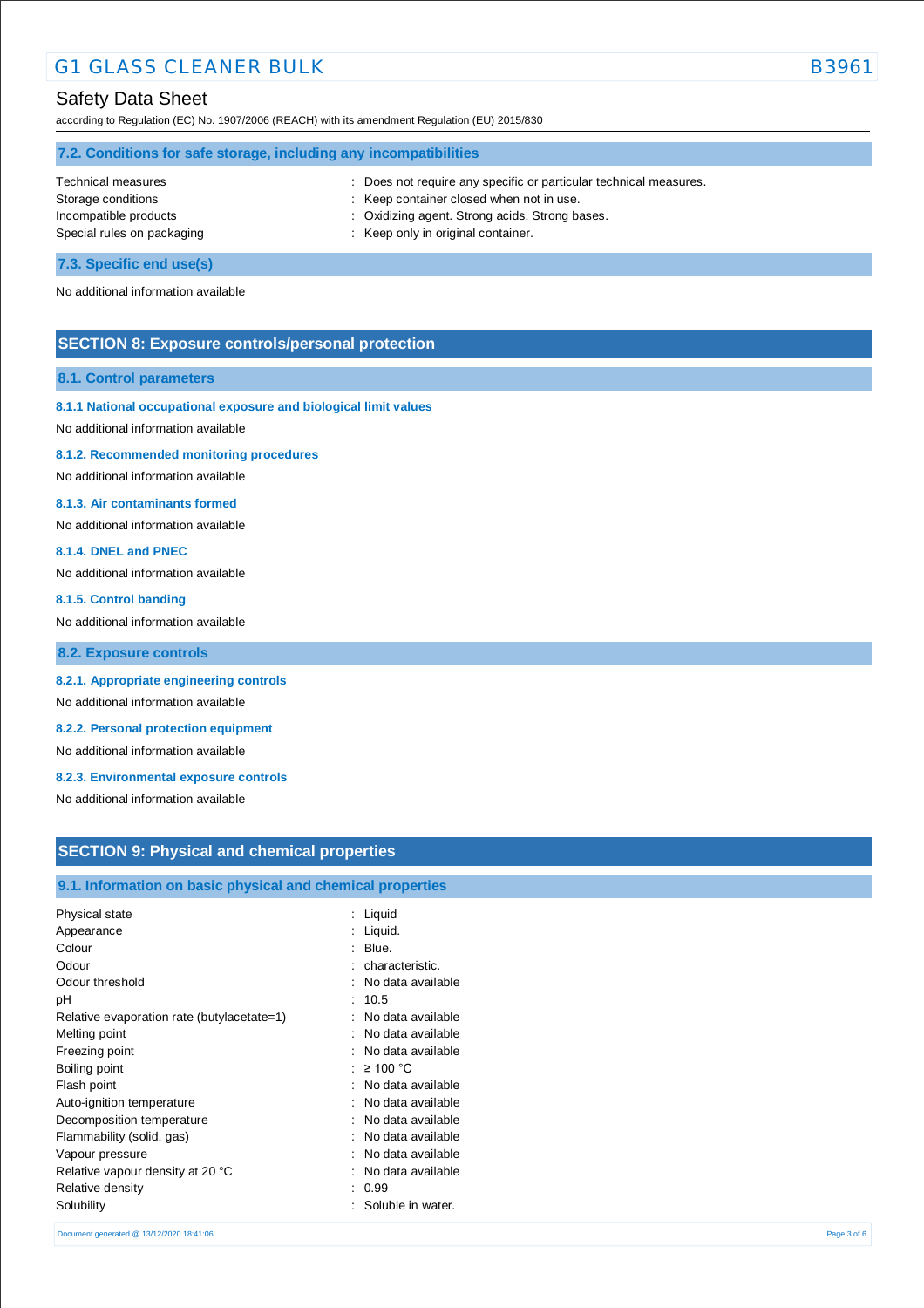# G1 GLASS CLEANER BULK B3961

## Safety Data Sheet

according to Regulation (EC) No. 1907/2006 (REACH) with its amendment Regulation (EU) 2015/830

| Partition coefficient n-octanol/water (Log Pow) | : No data available |
|-------------------------------------------------|---------------------|
| Viscosity, kinematic                            | : No data available |
| Viscosity, dynamic                              | : No data available |
| Explosive properties                            | : No data available |
| Oxidising properties                            | : No data available |
| Explosive limits                                | : No data available |
|                                                 |                     |

### **9.2. Other information**

No additional information available

## **SECTION 10: Stability and reactivity**

## **10.1. Reactivity**

The product is non-reactive under normal conditions of use, storage and transport.

**10.2. Chemical stability**

Stable under normal conditions.

**10.3. Possibility of hazardous reactions**

No dangerous reactions known under normal conditions of use.

**10.4. Conditions to avoid**

None under recommended storage and handling conditions (see section 7).

**10.5. Incompatible materials**

None under normal use.

**10.6. Hazardous decomposition products**

Under normal conditions of storage and use, hazardous decomposition products should not be produced.

## **SECTION 11: Toxicological information**

## **11.1 Information on toxicological effects**

| Acute toxicity (oral)<br>Acute toxicity (dermal)<br>Acute toxicity (inhalation) |   | : Not classified<br>: Not classified<br>: Not classified |
|---------------------------------------------------------------------------------|---|----------------------------------------------------------|
| Skin corrosion/irritation                                                       |   | $\therefore$ Not classified<br>pH: 10.5                  |
| Serious eye damage/irritation                                                   |   | : Not classified<br>pH: 10.5                             |
| Respiratory or skin sensitisation                                               | ٠ | Not classified                                           |
| Germ cell mutagenicity                                                          |   | Not classified                                           |
| Carcinogenicity                                                                 |   | : Not classified                                         |
| Reproductive toxicity                                                           |   | : Not classified                                         |
| STOT-single exposure                                                            |   | : Not classified                                         |
| STOT-repeated exposure                                                          |   | Not classified                                           |
| Aspiration hazard                                                               |   | Not classified                                           |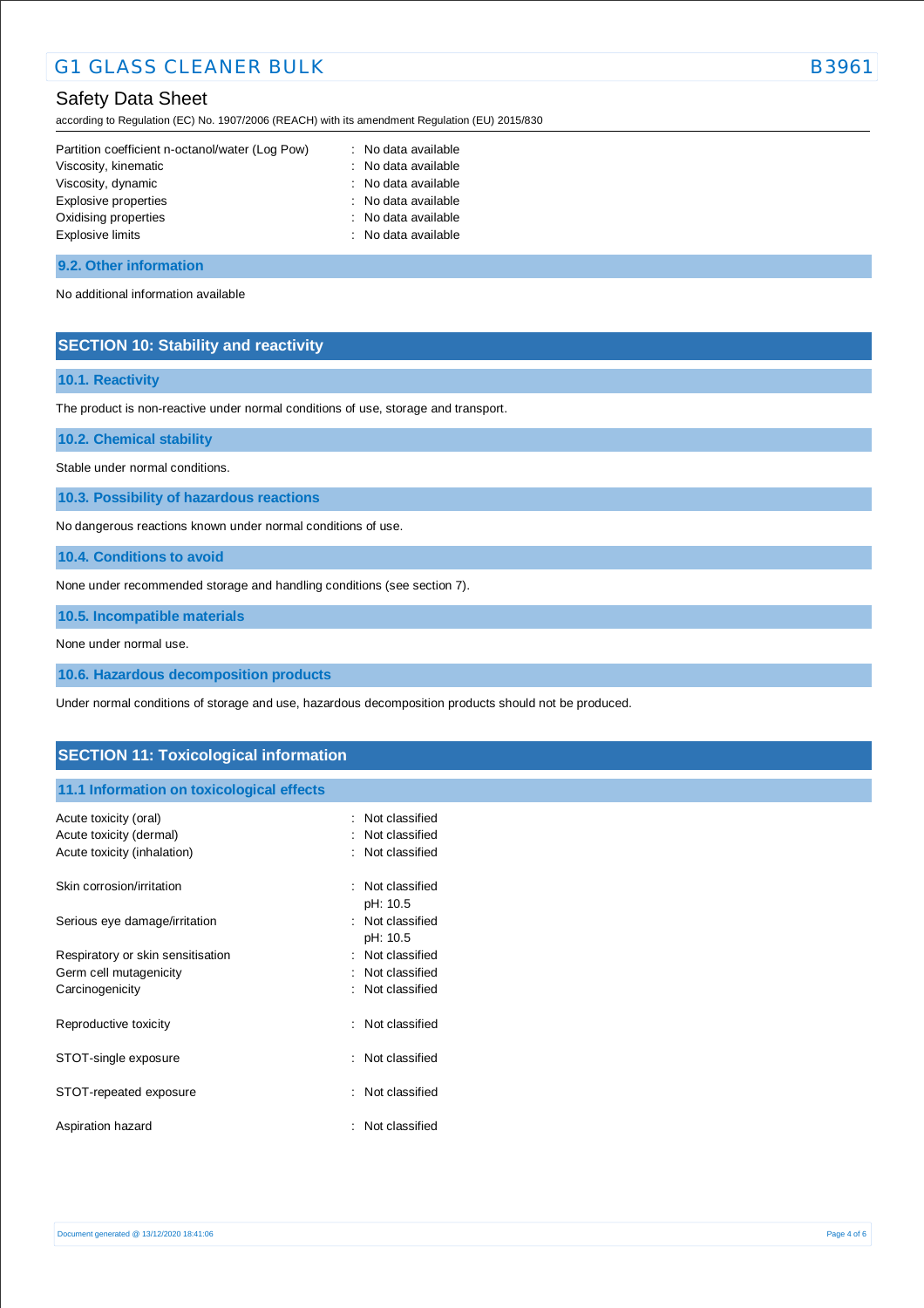# G1 GLASS CLEANER BULK B3961

# Safety Data Sheet

according to Regulation (EC) No. 1907/2006 (REACH) with its amendment Regulation (EU) 2015/830

| <b>SECTION 12: Ecological information</b>                                                                                                                           |
|---------------------------------------------------------------------------------------------------------------------------------------------------------------------|
| 12.1. Toxicity                                                                                                                                                      |
| : Not classified<br>Hazardous to the aquatic environment, short-term<br>(acute)<br>Hazardous to the aquatic environment, long-term<br>: Not classified<br>(chronic) |
| 12.2. Persistence and degradability                                                                                                                                 |
| No additional information available                                                                                                                                 |
| 12.3. Bioaccumulative potential                                                                                                                                     |
| No additional information available                                                                                                                                 |
| 12.4. Mobility in soil                                                                                                                                              |
| No additional information available                                                                                                                                 |
| 12.5. Results of PBT and vPvB assessment                                                                                                                            |
| No additional information available                                                                                                                                 |
| 12.6. Other adverse effects                                                                                                                                         |
| No additional information available                                                                                                                                 |
| <b>SECTION 13: Disposal considerations</b>                                                                                                                          |

**13.1. Waste treatment methods**

European List of Waste (LoW) code : 20 01 29\* - detergents containing dangerous substances

# **SECTION 14: Transport information**

In accordance with ADR / IMDG / IATA

| 14.1 UN number                                                                           |                                                              |             |
|------------------------------------------------------------------------------------------|--------------------------------------------------------------|-------------|
| UN-No. (ADR)<br>UN-No. (IMDG)<br>UN-No. (IATA)                                           | Not applicable<br>÷<br>Not applicable<br>Not applicable<br>÷ |             |
| 14.2. UN proper shipping name                                                            |                                                              |             |
| Proper Shipping Name (ADR)<br>Proper Shipping Name (IMDG)<br>Proper Shipping Name (IATA) | : Not applicable<br>: Not applicable<br>: Not applicable     |             |
| 14.3. Transport hazard class(es)                                                         |                                                              |             |
| <b>ADR</b>                                                                               |                                                              |             |
| Transport hazard class(es) (ADR)<br><b>IMDG</b>                                          | : Not applicable                                             |             |
| Transport hazard class(es) (IMDG)<br><b>IATA</b>                                         | : Not applicable                                             |             |
| Transport hazard class(es) (IATA)                                                        | : Not applicable                                             |             |
| 14.4. Packing group                                                                      |                                                              |             |
| Packing group (ADR)                                                                      | Not applicable<br>÷                                          |             |
| Document generated @ 13/12/2020 18:41:06                                                 |                                                              | Page 5 of 6 |